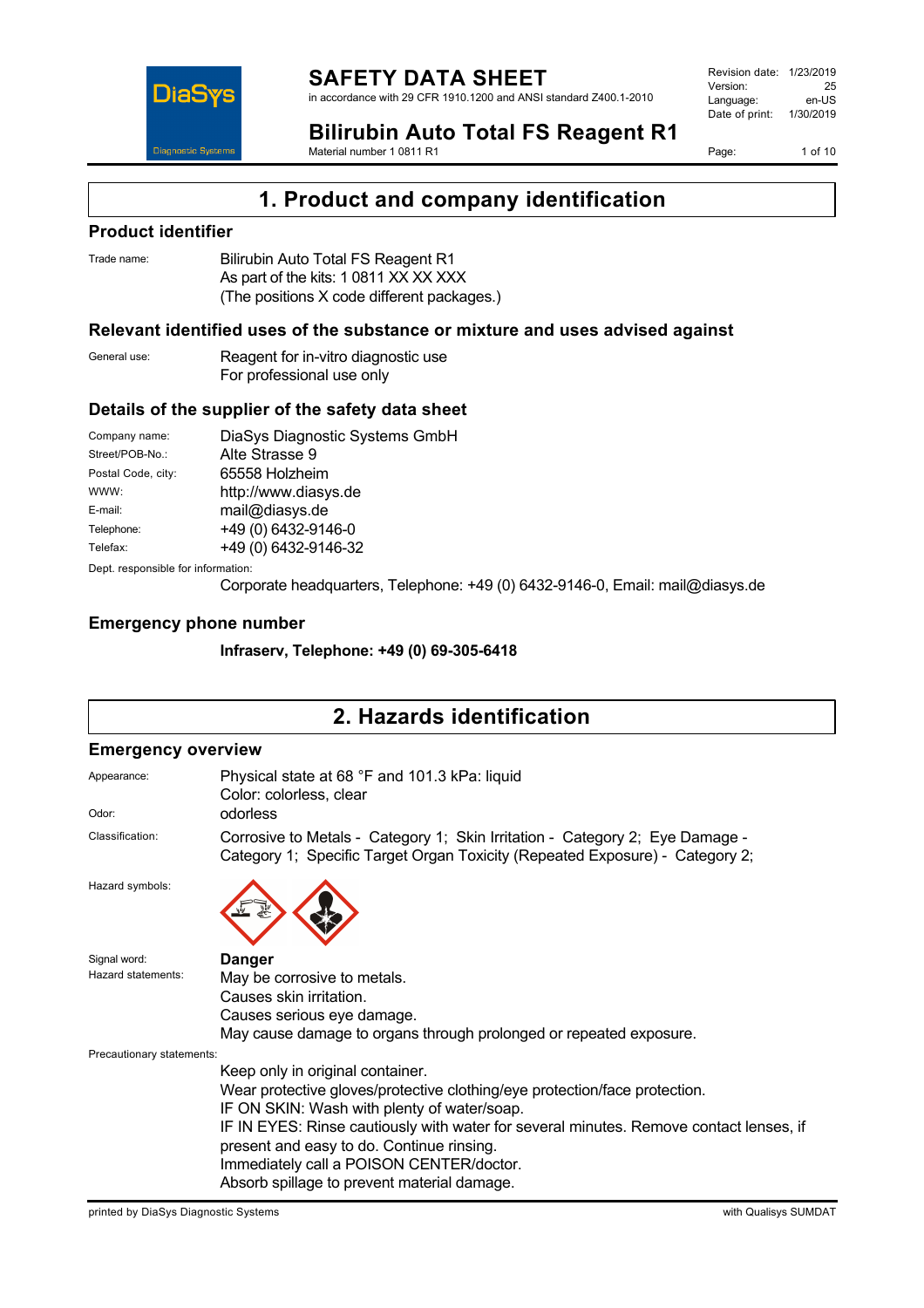in accordance with 29 CFR 1910.1200 and ANSI standard Z400.1-2010

Revision date: 1/23/2019 Version: 25<br>
Language: en-US Language: Date of print: 1/30/2019



**Bilirubin Auto Total FS Reagent R1** Material number 1 0811 R1

Page: 2 of 10

### **Regulatory status**

This material is considered hazardous by the U.S. OSHA Hazard Communication Standard (29 CFR 1910.1200) and SIMDUT in Canada.

### **Hazards not otherwise classified**

A corrosive effect cannot be ruled out because of the pH value. see section 11: Toxicological information

# **3. Composition / Information on ingredients**

Chemical characterization: aqueous solution

Relevant ingredients:

| CAS No.           | Designation                         | Content    | Classification                                                                                                                                                                                                                                                                         |
|-------------------|-------------------------------------|------------|----------------------------------------------------------------------------------------------------------------------------------------------------------------------------------------------------------------------------------------------------------------------------------------|
| CAS<br>7647-01-0  | Hydrochloric acid                   | $1 - 5 \%$ | Corrosive to Metals - Category 1.<br>Skin Corrosion - Category 1B.<br>Specific Target Organ Toxicity (Single<br>Exposure) - Category 3.                                                                                                                                                |
|                   | CAS 57-09-0 Cetrimonium bromide     | $1 - 2 \%$ | Acute Toxicity - oral - Category 4.<br>Skin Irritation - Category 2.<br>Eye Damage - Category 1.<br>Specific Target Organ Toxicity (Single<br>Exposure) - Category 3.<br>Specific Target Organ Toxicity<br>(Repeated Exposure) - Category 2.<br>Aquatic toxicity - acute - Category 1. |
| CAS.<br>9002-93-1 | Octylphenoxypolyethoxyethanol < 1 % |            | Acute Toxicity - oral - Category 4.<br>Eye Damage - Category 1.<br>Aquatic toxicity - chronic - Category 2.                                                                                                                                                                            |
| CAS<br>9036-19-5  | Octylphenol, ethoxylated            | $< 1\%$    | Acute Toxicity - oral - Category 4.<br>Eye Damage - Category 1.<br>Aquatic toxicity - chronic - Category 2.                                                                                                                                                                            |

| 4. First aid measures   |                                                                                                                                                                                                                                            |  |
|-------------------------|--------------------------------------------------------------------------------------------------------------------------------------------------------------------------------------------------------------------------------------------|--|
| General information:    | If medical advice is needed, have product container or label at hand. First aider: Pay<br>attention to self-protection!                                                                                                                    |  |
| In case of inhalation:  | Provide fresh air. Seek medical aid in case of troubles.                                                                                                                                                                                   |  |
| Following skin contact: | After contact with skin, wash immediately with plenty of water. Take off contaminated<br>clothing and wash it before reuse.<br>Cover with sterile dressing material to protect against infection. Seek medical attention.                  |  |
| After eye contact:      | Immediately flush eyes with plenty of flowing water for 10 to 15 minutes holding eyelids<br>apart. Remove contact lenses, if present and easy to do. Continue rinsing. Subsequently<br>seek the immediate attention of an ophthalmologist. |  |
| After swallowing:       | Rinse mouth immediately and drink plenty of water.<br>Do not induce vomiting. Do not try to neutralize. Immediately get medical attention.                                                                                                 |  |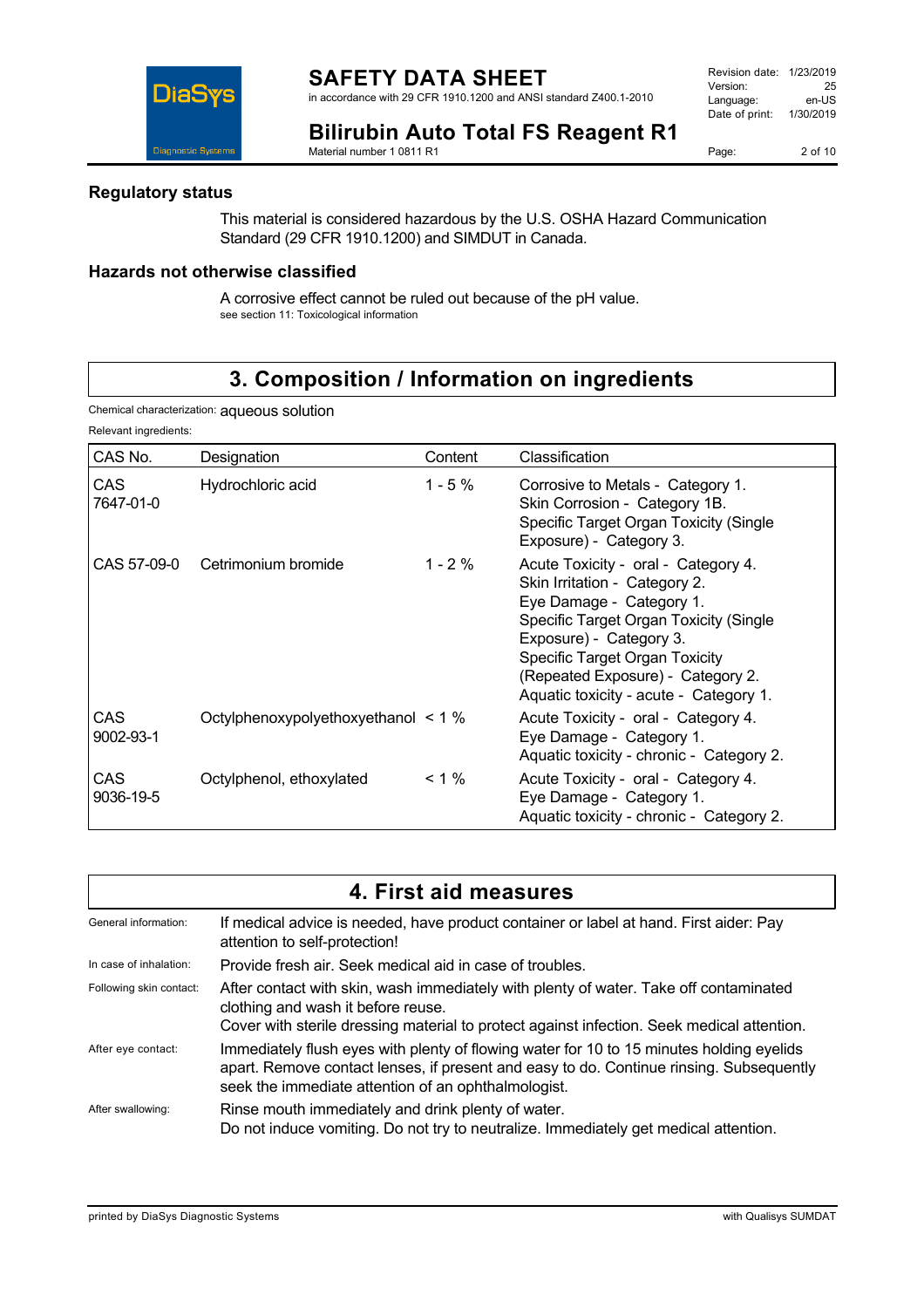in accordance with 29 CFR 1910.1200 and ANSI standard Z400.1-2010

**Bilirubin Auto Total FS Reagent R1**

Material number 1 0811 R1

Page: 3 of 10

### **Most important symptoms/effects, acute and delayed**

Causes serious eye damage. Causes skin irritation. May cause damage to organs through prolonged or repeated exposure.

A corrosive effect cannot be ruled out because of the pH value. May cause respiratory irritation.

#### **Information to physician**

DiaS

iaonostic System

Treat symptomatically.

## **5. Fire fighting measures**

Flash point/flash point range:

not combustible

Auto-ignition temperature: No data available

Suitable extinguishing media:

Product is non-combustible. Extinguishing materials should therefore be selected according to surroundings.

#### **Specific hazards arising from the chemical**

Fires in the immediate vicinity may cause the development of dangerous vapors. In case of fire may be liberated: Hydrogen chloride, hydrogen bromide (HBr), nitrogen oxides (NOx), carbon monoxide and carbon dioxide.

Protective equipment and precautions for firefighters: In case of surrounding fires: Wear a self-contained breathing apparatus and chemical protective clothing. Additional information: Do not allow fire water to penetrate into surface or ground water.

### **6. Accidental release measures**

Personal precautions: Provide adequate ventilation. Do not breathe mist/vapors/spray. Wear appropriate protective equipment. Take off contaminated clothing and wash it before reuse. Avoid contact with skin and eyes. Keep unprotected people away. Environmental precautions: Do not allow to penetrate into soil, waterbodies or drains. Methods for clean-up: Soak up with absorbent materials such as sand, siliceus earth, acid- or universal binder. Store in special closed containers and dispose of according to ordinance. Final cleaning.

## **7. Handling and storage**

### **Handling**

Advices on safe handling: Provide adequate ventilation, and local exhaust as needed. Do not breathe mist/vapors/spray. Avoid contact with skin and eyes. Wear appropriate protective equipment. Wash hands before breaks and after work. Do not eat, drink or smoke when using this product. Take off immediately all contaminated clothing and wash it before reuse. Have eye wash bottle or eye rinse ready at work place.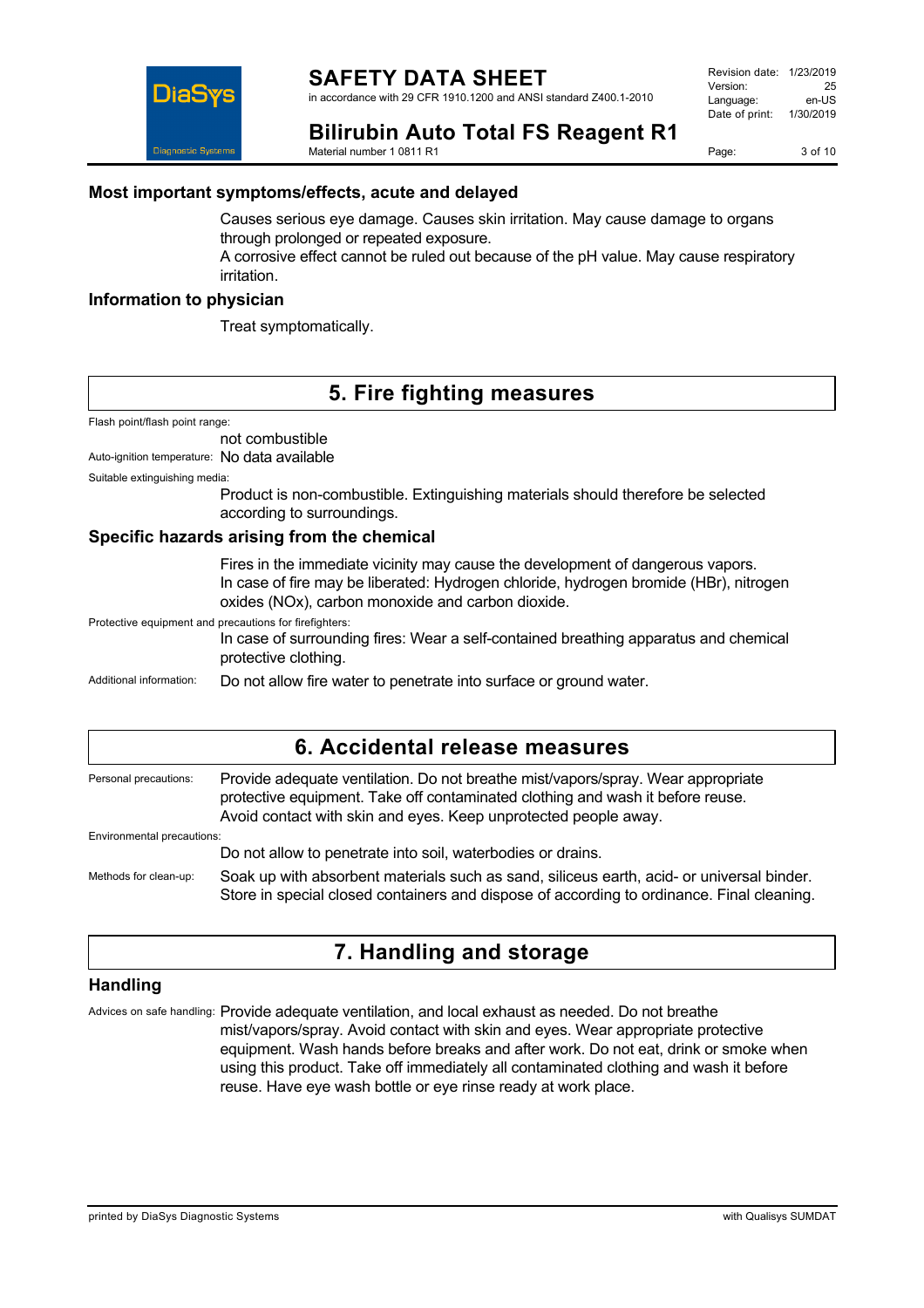

| Revision date: 1/23/2019 |           |
|--------------------------|-----------|
| Version:                 | 25        |
| Language:                | en-US     |
| Date of print:           | 1/30/2019 |
|                          |           |

**Bilirubin Auto Total FS Reagent R1** Material number 1 0811 R1

Page: 4 of 10

#### **Storage**

Requirements for storerooms and containers: Keep containers tightly closed and at a temperature between 35.6 °F and 46.4 °F. Do not freeze. Protect from light. Keep sterile. Unsuitable materials: Metals Keep only in original container. Hints on joint storage: Keep away from food, drink and animal feedingstuffs.

# **8. Exposure controls / personal protection**

#### **Exposure guidelines**

Occupational exposure limit values:

| CAS No. | Designation                 | Type                                                             | Limit value                                                                                         |
|---------|-----------------------------|------------------------------------------------------------------|-----------------------------------------------------------------------------------------------------|
|         | 7647-01-0 Hydrochloric acid | USA: ACGIH: Ceiling<br>USA: NIOSH: Ceiling<br>USA: OSHA: Ceiling | 2.98 mg/m <sup>3</sup> ; 2 ppm $(A4)$<br>7 mg/m <sup>3</sup> ; 5 ppm<br>7 mg/m <sup>3</sup> ; 5 ppm |

### **Engineering controls**

Provide adequate ventilation, and local exhaust as needed. See also information in chapter 7, section storage.

#### **Personal protection equipment (PPE)**

| Eye/face protection             | Tightly sealed goggles according to OSHA Standard - 29 CFR: 1910.133 or ANSI<br>Z87.1-2010.                                                                                                                                                                                                               |
|---------------------------------|-----------------------------------------------------------------------------------------------------------------------------------------------------------------------------------------------------------------------------------------------------------------------------------------------------------|
| Skin protection                 | Wear suitable protective clothing.                                                                                                                                                                                                                                                                        |
|                                 | Protective gloves according to OSHA Standard - 29 CFR: 1910.138.<br>Glove material: Nitrile rubber - Layer thickness: 0.11 mm.<br>Breakthrough time: >480 min.<br>Observe glove manufacturer's instructions concerning penetrability and breakthrough time.                                               |
| Respiratory protection:         | Respiratory protection must be worn whenever the TLV (WEL) levels have been exceeded.<br>The filter class must be suitable for the maximum contaminant concentration<br>(gas/vapor/aerosol/particulates) that may arise when handling the product.                                                        |
| General hygiene considerations: |                                                                                                                                                                                                                                                                                                           |
|                                 | Avoid contact with skin and eyes. Wash hands before breaks and after work. Do not<br>breathe mist/vapors/spray. Do not eat, drink or smoke when using this product. Take off<br>immediately all contaminated clothing and wash it before reuse. Have eye wash bottle or<br>eye rinse ready at work place. |

## **9. Physical and chemical properties**

#### **Information on basic physical and chemical properties**

| Appearance:              | Physical state at 68 °F and 101.3 kPa: liquid<br>Color: colorless, clear |
|--------------------------|--------------------------------------------------------------------------|
| Odor:<br>Odor threshold: | odorless<br>No data available                                            |
| pH value:                | $0.78 - 0.85$                                                            |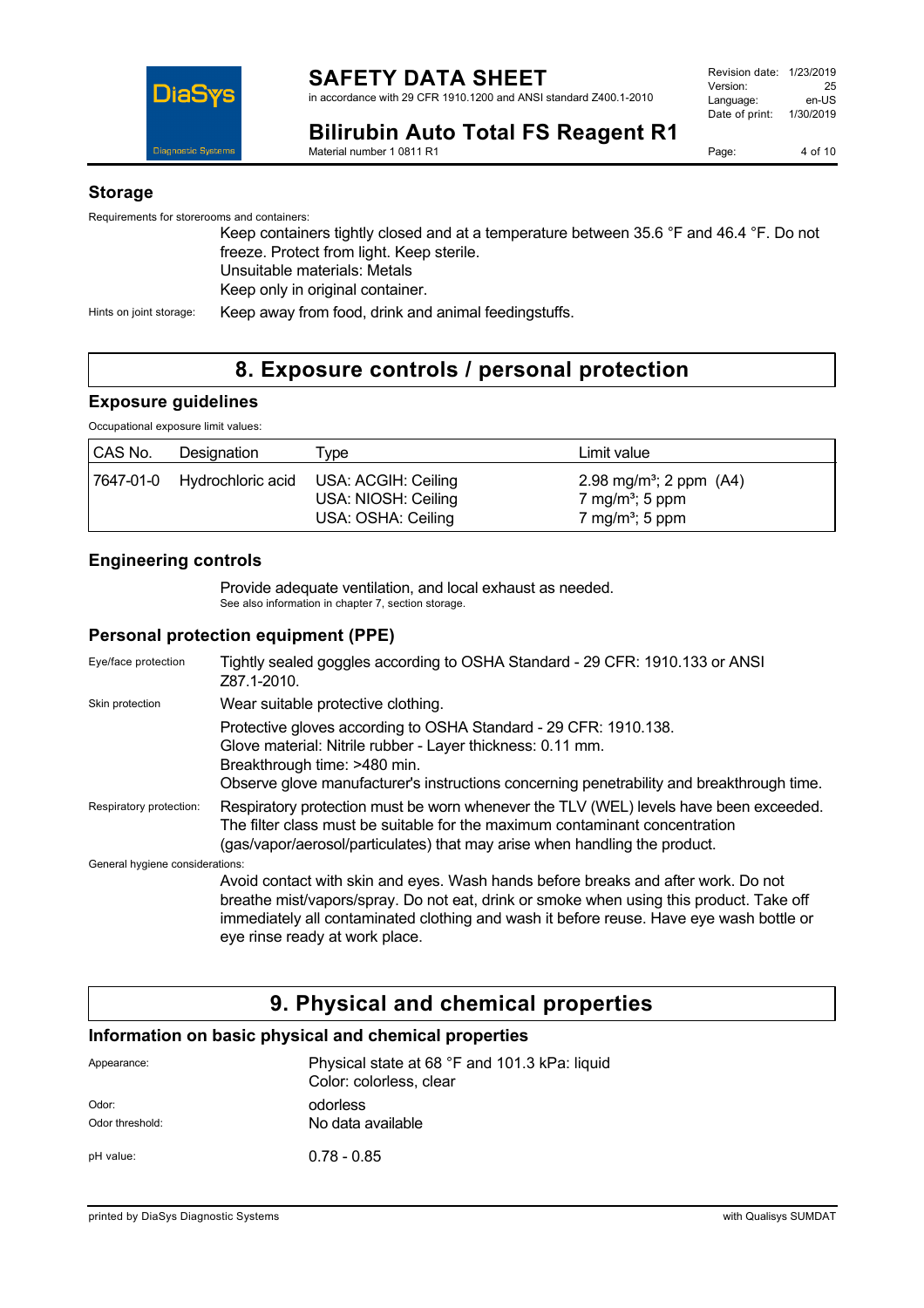

in accordance with 29 CFR 1910.1200 and ANSI standard Z400.1-2010

| Revision date: 1/23/2019 |           |
|--------------------------|-----------|
| Version:                 | 25        |
| Language:                | en-US     |
| Date of print:           | 1/30/2019 |
|                          |           |

Page: 5 of 10

**Bilirubin Auto Total FS Reagent R1**

Material number 1 0811 R1

| Melting point/freezing point:            | No data available             |
|------------------------------------------|-------------------------------|
| Initial boiling point and boiling range: | No data available             |
| Flash point/flash point range:           | not combustible               |
| Evaporation rate:                        | No data available             |
| Flammability:                            | No data available             |
| Explosion limits:                        | No data available             |
| Vapor pressure:                          | No data available             |
| Vapor density:                           | No data available             |
| Density:                                 | 1.0124 g/mL                   |
| Water solubility:                        | at 68 °F: completely miscible |
| Partition coefficient: n-octanol/water:  | No data available             |
| Auto-ignition temperature:               | No data available             |
| Thermal decomposition:                   | No data available             |
| Additional information:                  | No data available             |

## **10. Stability and reactivity**

Reactivity: May be corrosive to metals.

Chemical stability: Stable under recommended storage conditions.

Possibility of hazardous reactions

No hazardous reaction when handled and stored according to provisions.

Conditions to avoid: Protect against heat /sun rays.

Incompatible materials: Alkalis, metals

Hazardous decomposition products:

No hazardous decomposition products when regulations for storage and handling are observed. Thermal decomposition: No data available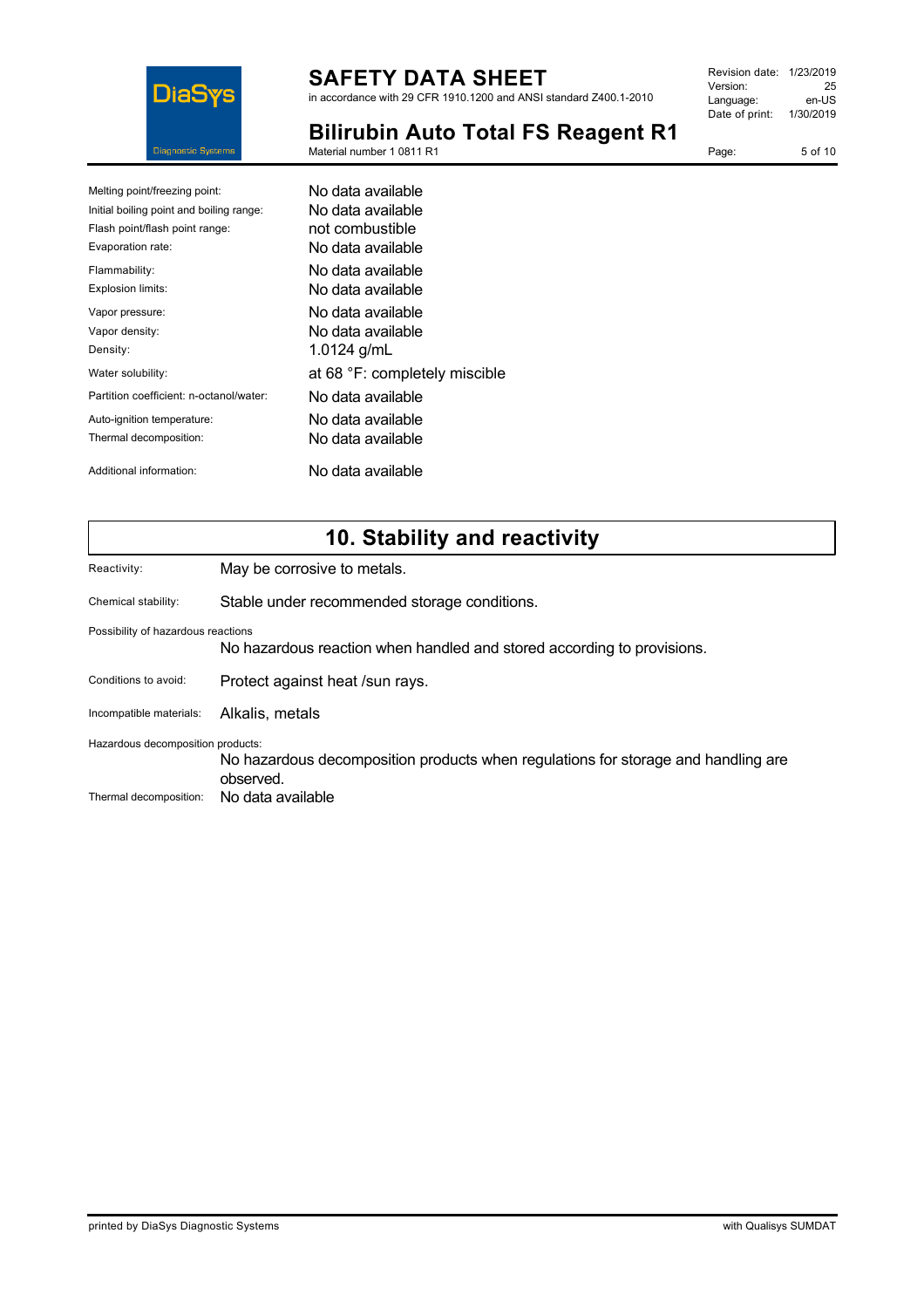

Revision date: 1/23/2019 Version: 25<br>
Language: en-US Language: Date of print: 1/30/2019

**Bilirubin Auto Total FS Reagent R1** Material number 1 0811 R1

Page: 6 of 10

**11. Toxicological information**

#### **Toxicological tests**

| Toxicological effects: | The statements are derived from the properties of the single components. No toxicological<br>data is available for the product as such.<br>Acute toxicity (oral): Based on available data, the classification criteria are not met. |
|------------------------|-------------------------------------------------------------------------------------------------------------------------------------------------------------------------------------------------------------------------------------|
|                        | Acute toxicity (dermal): Lack of data.                                                                                                                                                                                              |
|                        | Acute toxicity (inhalative): Lack of data.                                                                                                                                                                                          |
|                        | Skin corrosion/irritation: Skin Irritation - Category 2 = Causes skin irritation.                                                                                                                                                   |
|                        | Serious eye damage/irritation: Eye Damage - Category 1 = Causes serious eye damage.                                                                                                                                                 |
|                        | Sensitisation to the respiratory tract: Lack of data.                                                                                                                                                                               |
|                        | Skin sensitisation: Lack of data.                                                                                                                                                                                                   |
|                        | Germ cell mutagenicity/Genotoxicity: Lack of data.                                                                                                                                                                                  |
|                        | Carcinogenicity: Lack of data.                                                                                                                                                                                                      |
|                        | Reproductive toxicity: Lack of data.                                                                                                                                                                                                |
|                        | Effects on or via lactation: Lack of data.                                                                                                                                                                                          |
|                        | Specific target organ toxicity (single exposure): Based on available data, the classification<br>criteria are not met.                                                                                                              |
|                        | Specific target organ toxicity (repeated exposure): Specific Target Organ Toxicity<br>(Repeated Exposure) -                                                                                                                         |
|                        | Category 2 = May cause damage to organs through prolonged or repeated exposure.                                                                                                                                                     |
|                        | Aspiration hazard: Lack of data.                                                                                                                                                                                                    |
| Other information:     | Chronic toxicity carcinogenic effect:                                                                                                                                                                                               |
|                        | Information about hydrochloric acid:<br>IARC Rating: Group 3<br>OSHA Carcinogen: not listed<br>NTP Rating: not listed                                                                                                               |
| <b>Symptoms</b>        |                                                                                                                                                                                                                                     |
|                        | A corrosive effect cannot be ruled out because of the pH value. May cause respiratory                                                                                                                                               |

# **12. Ecological information**

### **Ecotoxicity**

Aquatic toxicity: Harmful effects on water organisms by modification of pH-value. Information about Cetrimonium bromide: Daphnia toxicity: EC50 Daphnia magna (Big water flea): 0.03 mg/L/48h Fish toxicity: LC50 Brachydanio rerio (zebra-fish): 0.3 mg/L/96h

#### **Mobility in soil**

No data available

irritation.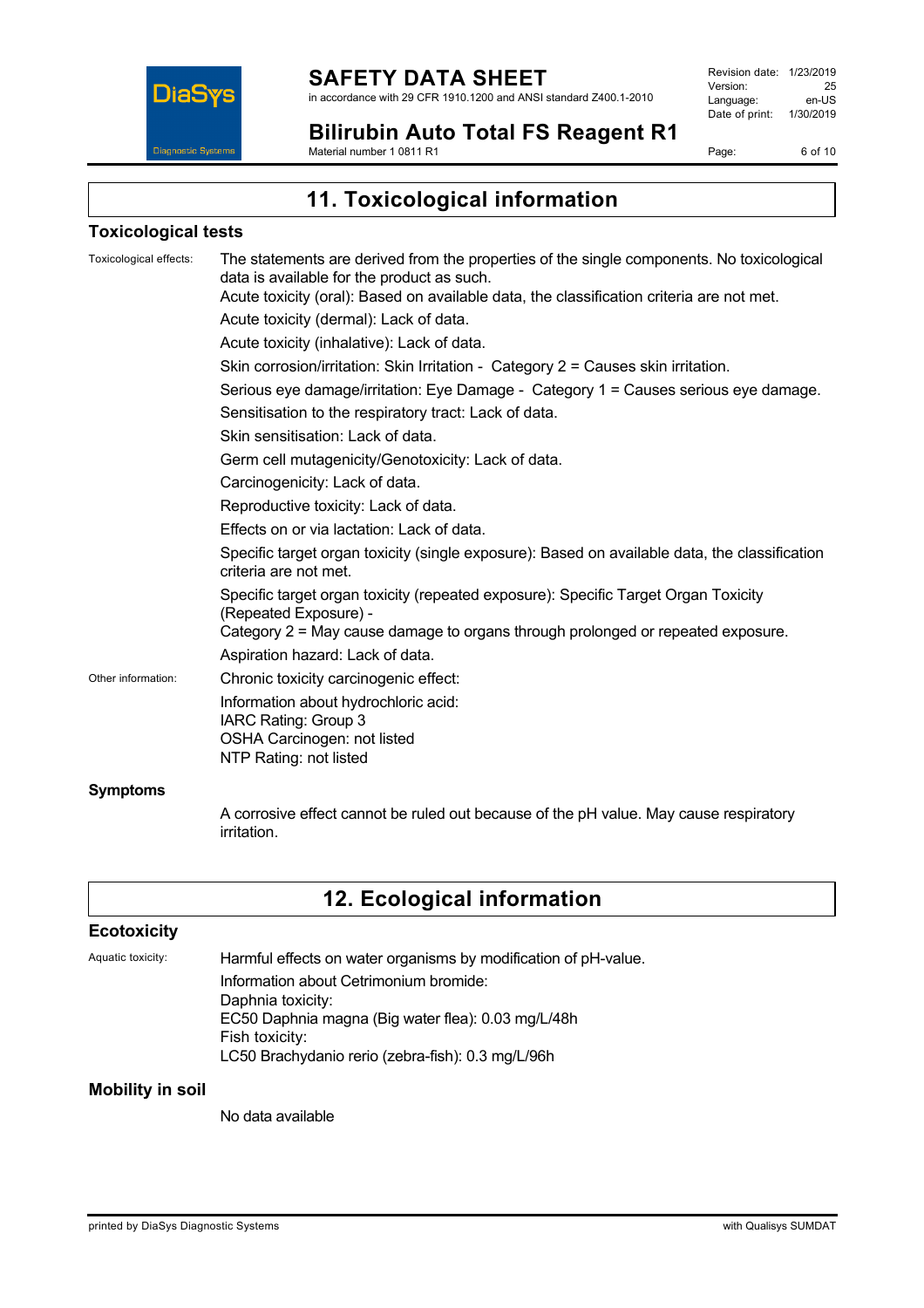in accordance with 29 CFR 1910.1200 and ANSI standard Z400.1-2010

| Revision date: | 1/23/2019 |
|----------------|-----------|
| Version:       | 25        |
| Language:      | en-US     |
| Date of print: | 1/30/2019 |
|                |           |

### **Bilirubin Auto Total FS Reagent R1**

Material number 1 0811 R1

Page: 7 of 10

#### **Persistence and degradability**

DiaS

**Diagnostic Systen** 

Further details: **Information about Cetrimonium bromide:** Biodegradability: 100 %/28 d. Readily degradable.

#### **Additional ecological information**

General information: Do not allow to enter into ground-water, surface water or drains.

## **13. Disposal considerations**

#### **Product**

Recommendation: Special waste. Dispose of waste according to applicable legislation.

#### **Contaminated packaging**

Recommendation: Dispose of waste according to applicable legislation. Non-contaminated packages may be recycled.

## **14. Transport information**

#### **USA: Department of Transportation (DOT)**

| Identification number:                            | <b>UN3264</b>                                        |
|---------------------------------------------------|------------------------------------------------------|
| Proper shipping name:                             | UN 3264, CORROSIVE LIQUID, ACIDIC, INORGANIC, N.O.S. |
|                                                   | (Hydrochloric acid), mixture                         |
| Hazard class or Division:                         | 8                                                    |
| Packing Group:                                    | Ш                                                    |
| Labels:                                           | 8                                                    |
| Symbols:                                          | G                                                    |
| Special provisions:                               | IB3, T7, TP1, TP28                                   |
| Packaging - Exceptions:                           | 154                                                  |
| Packaging - Non-bulk:                             | 203                                                  |
| Packaging - Bulk:                                 | 241                                                  |
| Quantity limitations - Passenger aircraft / rail: |                                                      |
|                                                   | 5 L                                                  |
| Quantity limitations - Cargo only:                | 60 L                                                 |
| Vessel stowage - Location:                        | A                                                    |
| Vessel stowage - Other:                           | 40                                                   |
|                                                   |                                                      |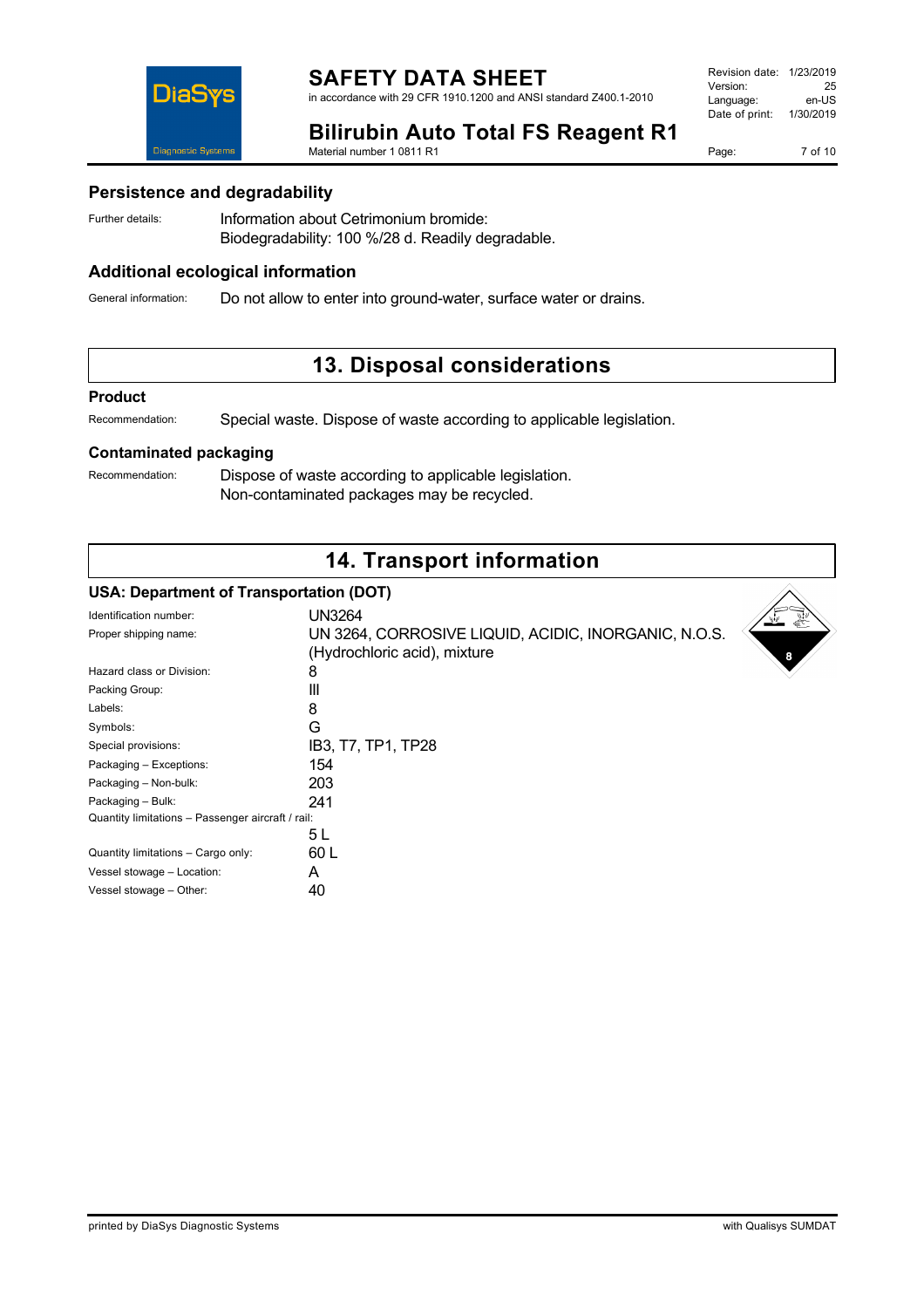

in accordance with 29 CFR 1910.1200 and ANSI standard Z400.1-2010

| Revision date: 1/23/2019 |           |
|--------------------------|-----------|
| Version:                 | 25        |
| Language:                | en-US     |
| Date of print:           | 1/30/2019 |
|                          |           |

**Bilirubin Auto Total FS Reagent R1**

Material number 1 0811 R1

### Page: 8 of 10

### **Sea transport (IMDG)**

| UN number:                             | UN 3264                                              |
|----------------------------------------|------------------------------------------------------|
| Proper shipping name:                  | UN 3264, CORROSIVE LIQUID, ACIDIC, INORGANIC, N.O.S. |
|                                        | (Hydrochloric acid), mixture                         |
| Class or division, Subsidary risk:     | Class 8, Subrisk -                                   |
| Packing Group:                         | Ш                                                    |
| EmS:                                   | $F-A, S-B$                                           |
| Special provisions:                    | 223, 274                                             |
| Limited quantities:                    | 5 L                                                  |
| Excepted quantities:                   | E1                                                   |
| Contaminated packaging - Instructions: | P001, LP01                                           |
| Contaminated packaging - Provisions:   |                                                      |
| IBC - Instructions:                    | IBC03                                                |
| IBC - Provisions:                      |                                                      |
| Tank instructions - IMO:               |                                                      |
| Tank instructions - UN:                | T7                                                   |
| Tank instructions - Provisions:        | TP1, TP28                                            |
| Stowage and handling:                  | Category A. SW2                                      |
| Properties and observations:           | Causes burns to skin, eyes and mucous membranes.     |
| Marine pollutant:                      | no                                                   |
| Segregation group:                     | 1                                                    |
| Air transport (IATA)                   |                                                      |
| UN/ID number:                          | <b>UN 3264</b>                                       |
| Proper shipping name:                  | UN 3264, CORROSIVE LIQUID, ACIDIC, INORGANIC, N.O.S. |
|                                        | (Hydrochloric acid), mixture                         |
| Class or division, Subsidary risk:     | Class 8                                              |
| Packing Group:                         | Ш                                                    |

| Class or division, Subsidary risk:      | ulass o                                  |
|-----------------------------------------|------------------------------------------|
| Packing Group:                          | Ш                                        |
| Hazard label:                           | Corrosive                                |
| <b>Excepted Quantity Code:</b>          | F1                                       |
| Passenger and Cargo Aircraft: Ltd.Qty.: | Pack.Instr. Y841 - Max. Net Qty/Pkg. 1 L |
| Passenger and Cargo Aircraft:           | Pack.Instr. 852 - Max. Net Qty/Pkg. 5 L  |
| Cargo Aircraft only:                    | Pack.Instr. 856 - Max. Net Qty/Pkg. 60 L |
| Special provisions:                     | A3 A803                                  |
| Emergency Response Guide-Code (ERG):    | 8L                                       |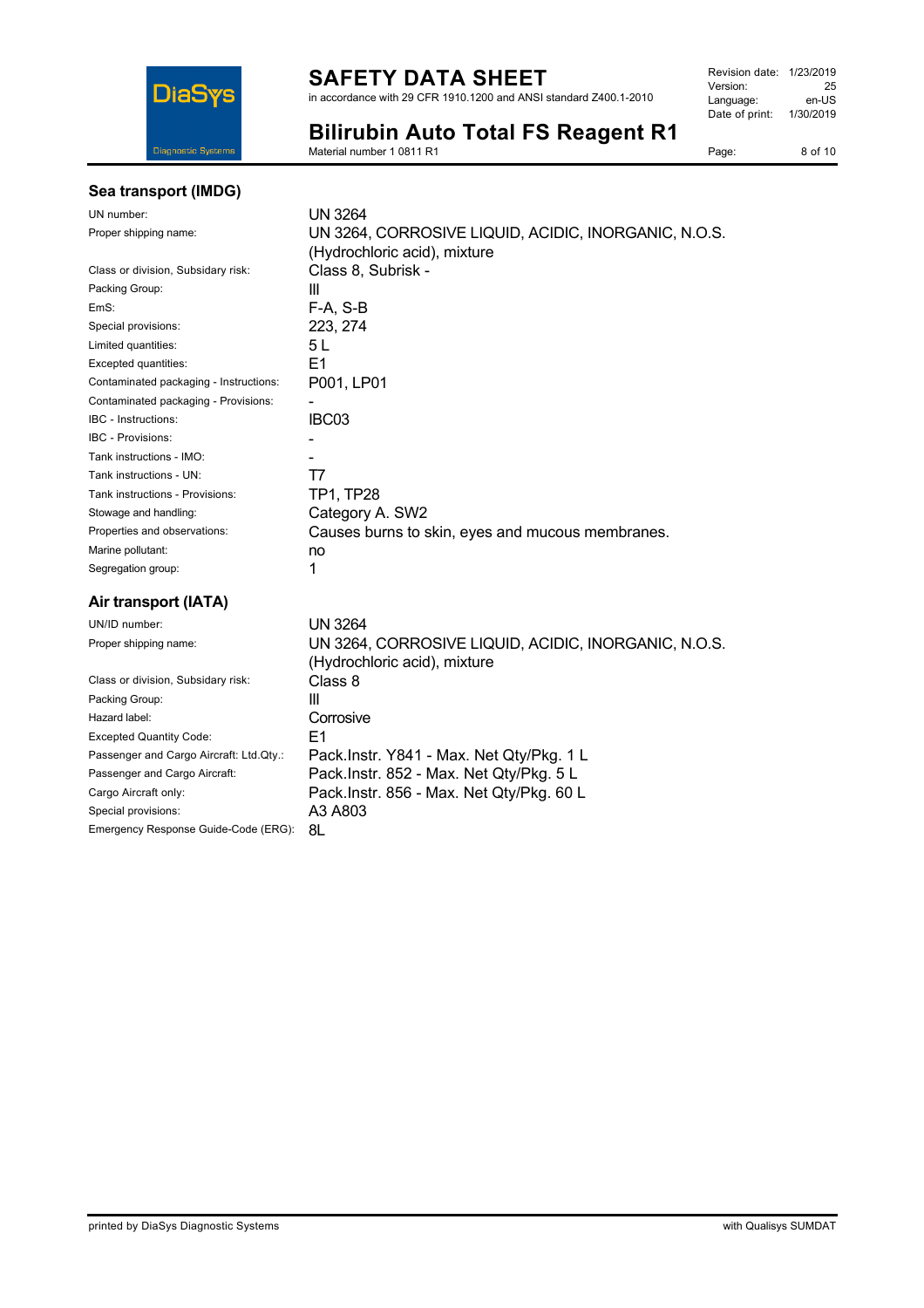

in accordance with 29 CFR 1910.1200 and ANSI standard Z400.1-2010

Revision date: 1/23/2019 Version: 25<br>Language: en-LIS Language: Date of print: 1/30/2019

**Bilirubin Auto Total FS Reagent R1** Material number 1 0811 R1

Page: 9 of 10

# **15. Regulatory information**

#### **National regulations - U.S. Federal Regulations**

| Hydrochloric acid:        | TSCA Inventory: listed; EPA flags T<br>TSCA HPVC: not listed                                                   |
|---------------------------|----------------------------------------------------------------------------------------------------------------|
|                           | Carcinogen Status:                                                                                             |
|                           |                                                                                                                |
|                           | IARC Rating: Group 3                                                                                           |
|                           | OSHA Carcinogen: not listed                                                                                    |
|                           | NTP Rating: not listed                                                                                         |
|                           | Clean Air Act:                                                                                                 |
|                           | Accidental Release Prevention: Threshold 5000 lbs. / Basis for listing = a<br>Hazardous Air Pollutants: Code X |
|                           | Clean Water Act:                                                                                               |
|                           | Hazardous Substances: RQ 5000 lbs.                                                                             |
|                           | Other Environmental Laws:                                                                                      |
|                           | CERCLA: RQ 5000 lbs.                                                                                           |
|                           | SARA Title III Section 302, EHS: TPQ 500 lbs. / RQ 5000 lbs.                                                   |
|                           | SARA Title III Section 313, Toxic Release: Conc. 1.0% / Threshold                                              |
|                           | Standard                                                                                                       |
|                           | <b>NIOSH Recommendations:</b>                                                                                  |
|                           | Occupational Health Guideline: 0332                                                                            |
|                           | OSHA Process Safety Management: Threshold 5000 lbs.                                                            |
| Cetrimonium bromide:      | <b>TSCA Inventory: listed</b>                                                                                  |
|                           | TSCA HPVC: not listed                                                                                          |
|                           | Octylphenoxypolyethoxyethanol: TSCA Inventory: listed; EPA flags XU                                            |
|                           | <b>TSCA HPVC: not listed</b>                                                                                   |
| Octylphenol, ethoxylated: | <b>TSCA Inventory: not listed</b>                                                                              |
|                           | This substance is exempt from TSCA inventory listing requirements.                                             |

#### **National regulations - U.S. State Regulations**

Hydrochloric acid: Delaware Air Quality Management List: DRQ: 5000 - RQ State: Federal Regulations Apply Idaho Air Pollutant List: Title 585 -- AAC: 0.375 -- EL: 0.05 -- OEL: 7.5 -- Title 586: - Massachusetts Haz. Substances codes: 2,4,5 \*E\* F6 F8 F9 Minnesota Haz. Substance: Codes: AO - Ratings: 9.4 - Status: Title III. TRI. New Jersey Extraordinarily Hazardous Substances: EPA Threshold: 5000 NJ Threshold: 2000 - NJ Group: I - NJ Table: I Part A - NJ Basis: Not on List New Jersey RTK Hazardous Substance: DOT: 1789 - Sub No.: 1012 - TPQ: - New York List of Hazardous Substances: RQ -- Air: 5000 - RQ -- Land: 100 - Note: No Note Associated with this chemical. Pennsylvania Haz. Substance code: E Washington Air Contaminant: Ceiling: 5 ppm / 7 mg

### **National regulations - Great Britain**

Hazchem-Code: 2X